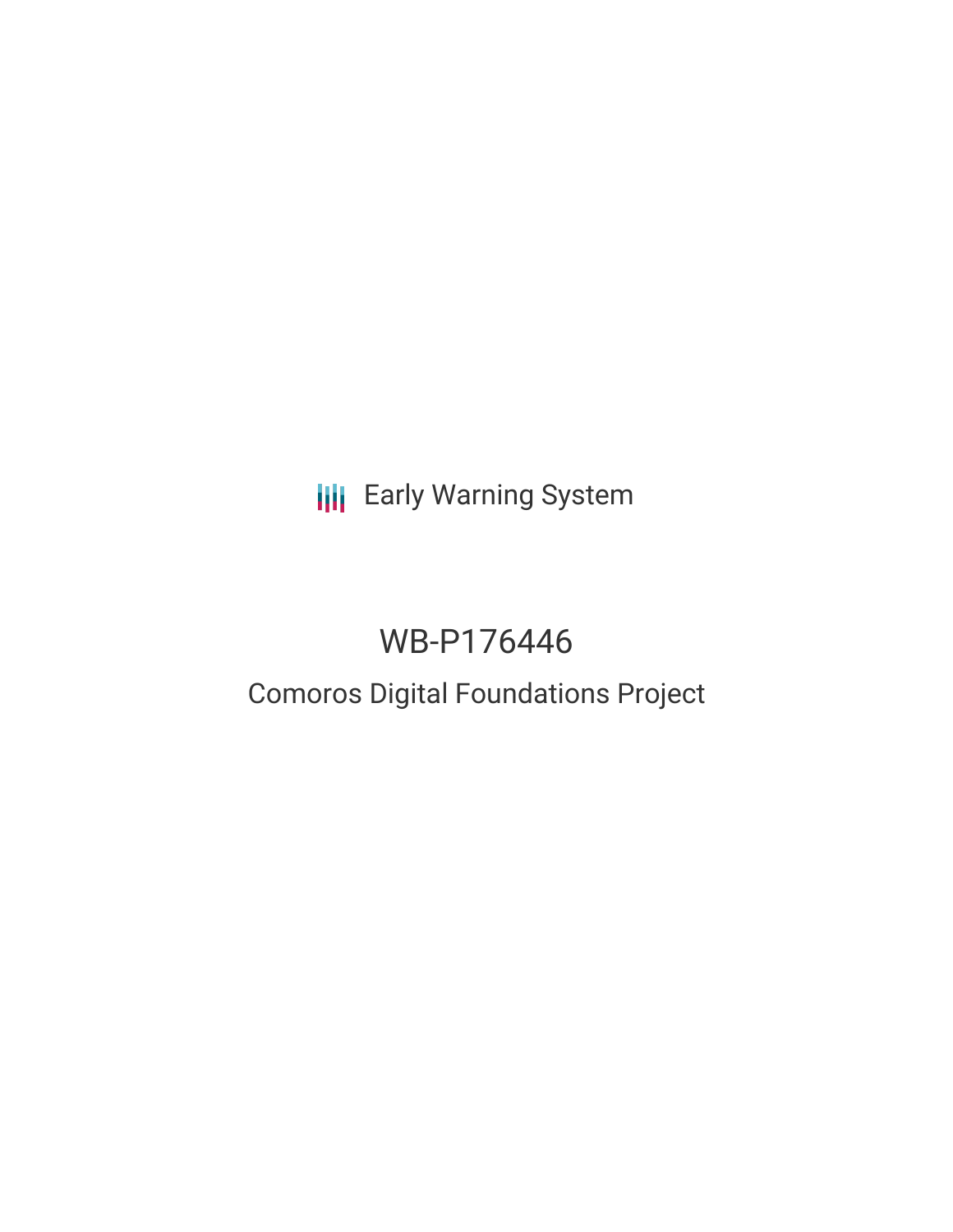

### **Quick Facts**

| Comoros               |
|-----------------------|
| World Bank (WB)       |
| Proposed              |
|                       |
| Government of Comoros |
| Communications        |
| \$20.00 million       |
|                       |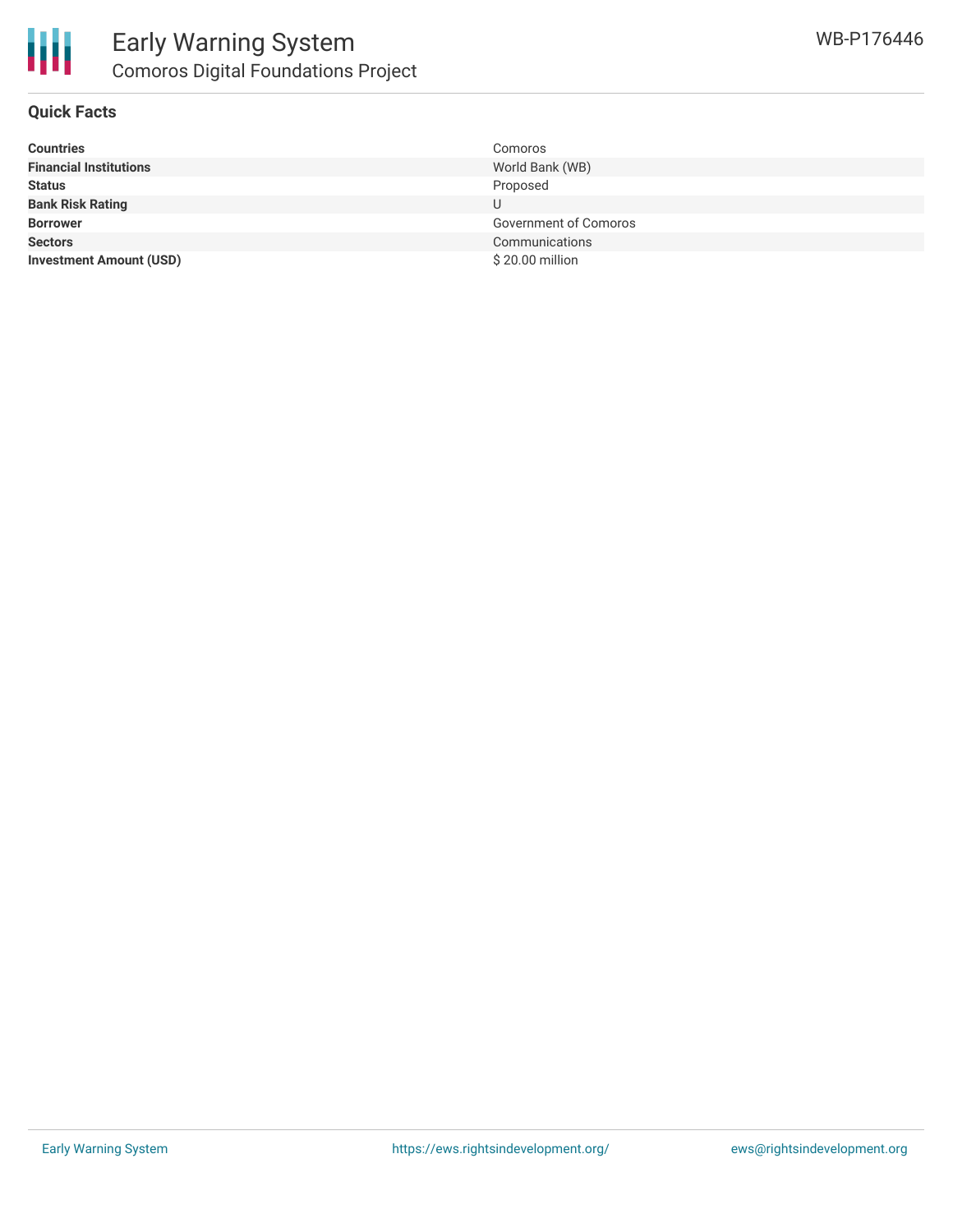

## **Project Description**

The Project Development Objective is to increase access to affordable and quality broadband and to improve the government's capacity to deliver digital public services.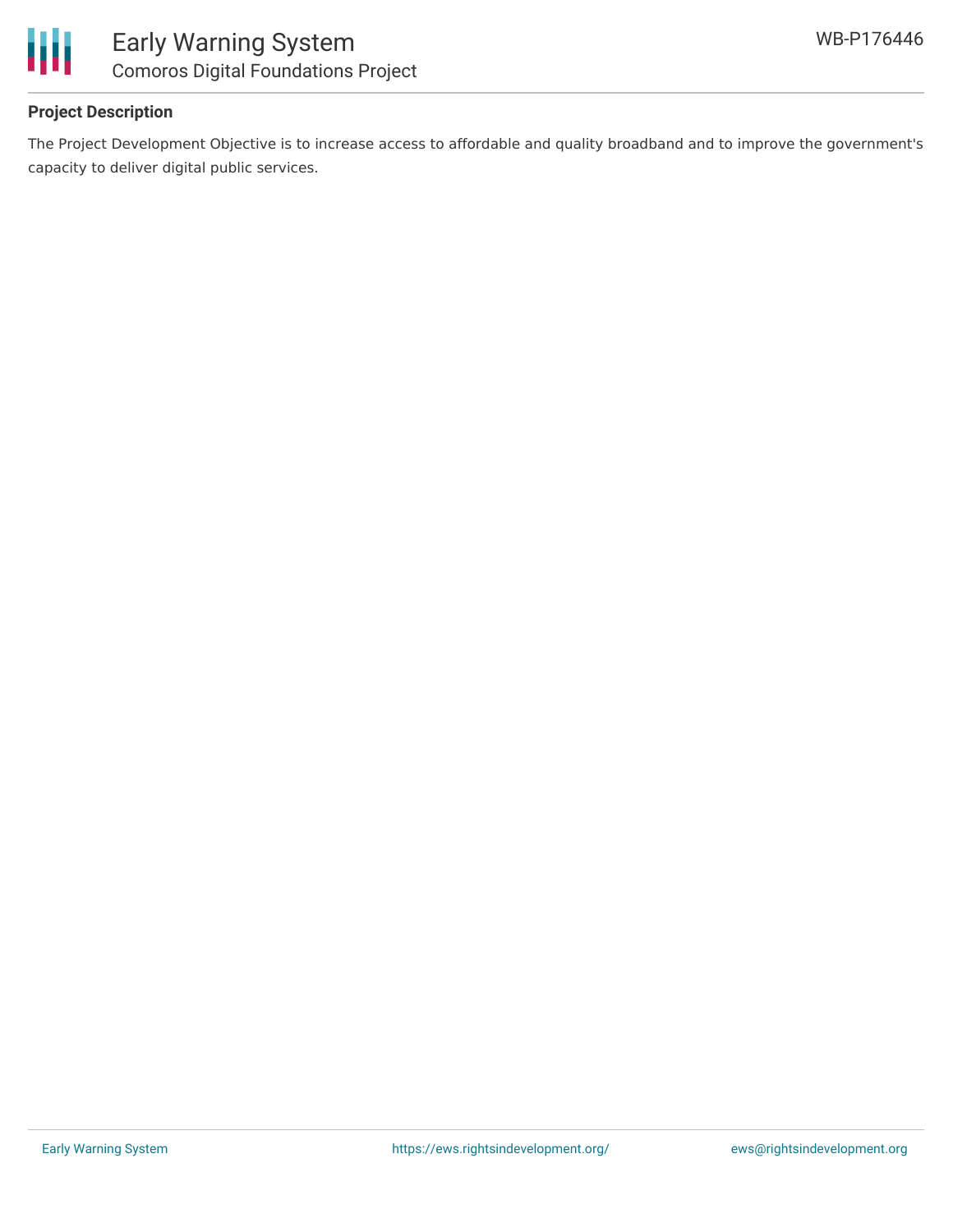

### **Investment Description**

World Bank (WB)